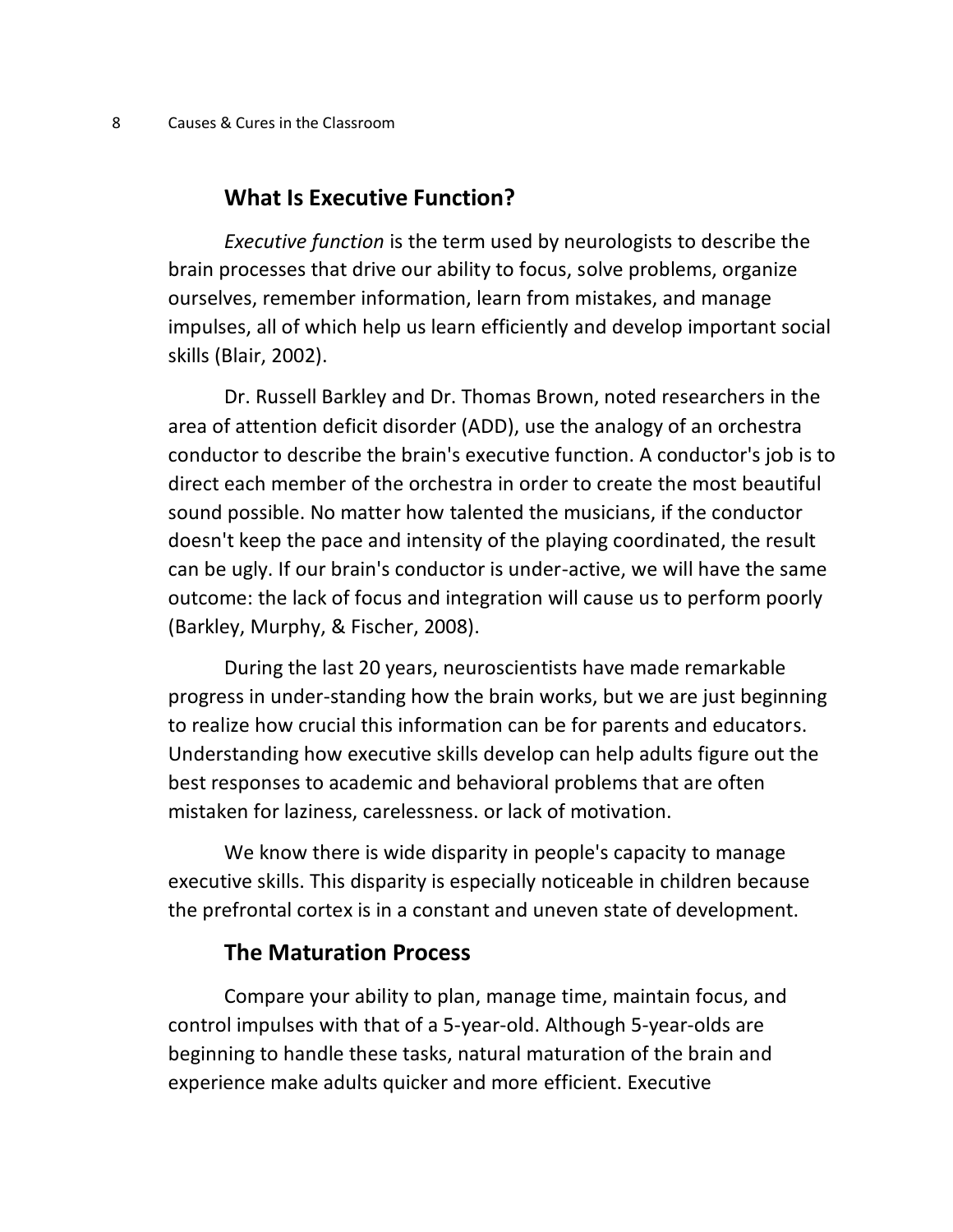functioning skills, such as predicting what is likely to happen next, solving complex problems, and judging when and how long to work on a project, become easier for us as the brain matures.

Studies show that even though the executive processes start developing in infancy, these cognitive skills develop at different rates and over a long period. The skills of inhibition (overriding automatic responses) and working memory (holding information long enough to work with it) are the first to show significant growth in preschool children. Planning, attention span, and organization show a spike in development around age 5 but don't peak until our mid- to late 20s. During the adolescent years, all of these brain systems become faster and more sophisti-cated, and the skills of self-monitoring, mental flexibility, and persistence become noticeably stronger (Diamond, 2002).

The level of a child's executive function skills is not highly predictable by age because the developmental rate of the prefrontal cortex, which governs the function, can vary by a large degree from person to person. Some students may have skills that seem behind or ahead of the rest of the class, and as we have seen in the examples at the opening of this chapter, the problems that manifest can easily be interpreted as signs of a possible disability or lack of effort. Before jumping to testing, labeling, or punishing, it is important to try supporting students with interventions for various executive skills like organization, self-monitoring, multi-tasking, and memory. Many students get mislabeled as students with disabilities when what they really need is ongoing support while their brains go through the normal maturation process

Contrary to popular belief, it is the level of executive function skills, especially in the area of working memory, rather than IQ that is the best predictor of success in reading, spelling, and math (Alloway &Alloway, 2010). Classroom teachers often describe struggling children as being inattentive or as having low IQ, but rarely do they put their finger on working memory and related executive subskills as the key reasons for poor